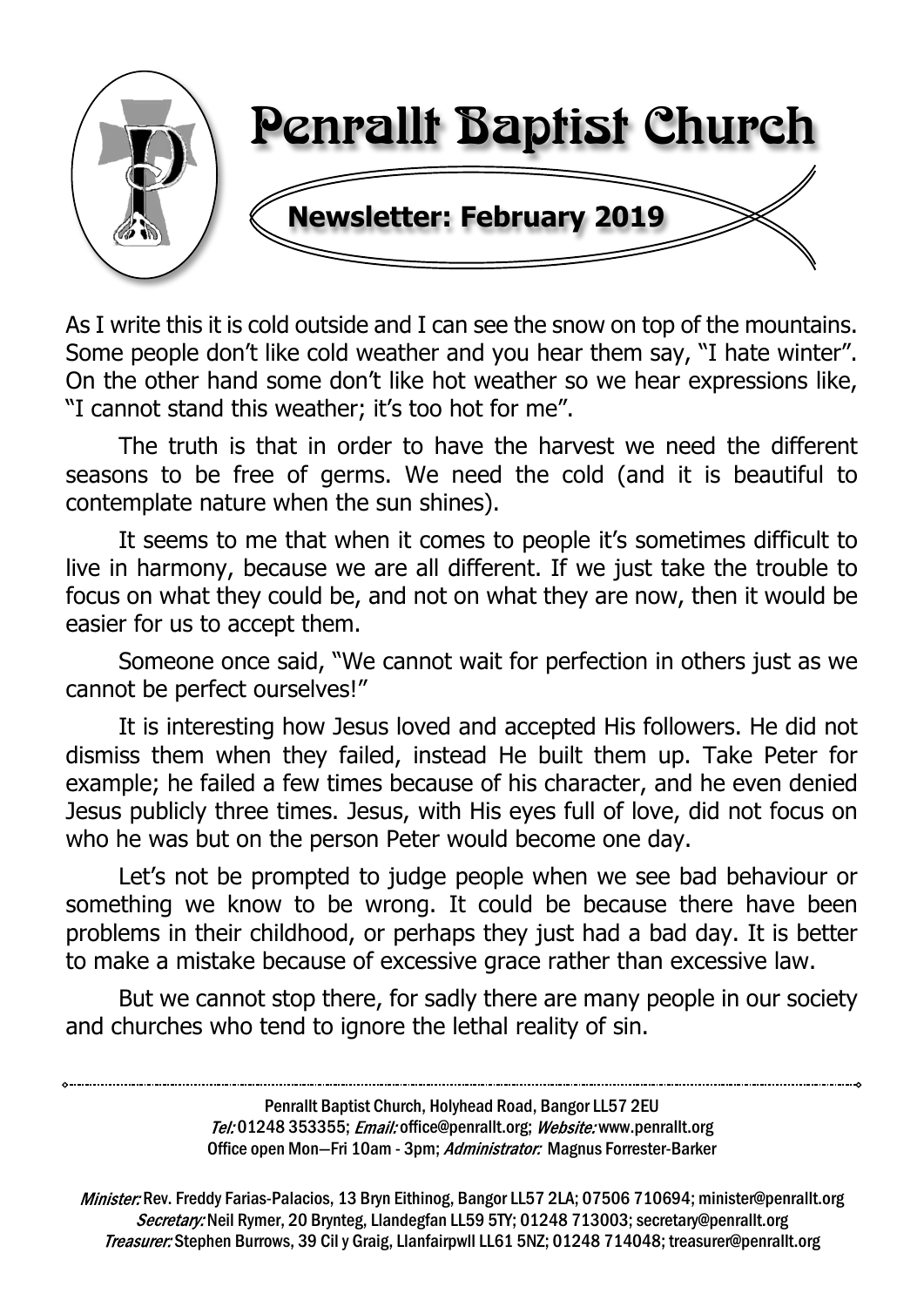They would say, "We never preach about sin in our church, we prefer rather to highlight grace and love". Nonetheless, the fact is that sin is what has destroyed God's beautiful creation, and it took the death of the Son of God to atone for it.

No! We are not to speak only about sin, because if we do this we will forget how much God loves us. The Bible says, "Woe to those who are wise in their own eyes and clever in their own sight" (Isaiah 5:21). There is something wrong if we are only happy when people do what WE want, and unhappy when things are not done OUR way. We can destroy people by our actions, comments or words.

On the other hand, to speak only about grace and love is to forget the price our Lord Jesus paid for us at Calvary.

We are to face these realities:

We are sinners (See Romans 3:23; Galatians 5:19-21), but God still loves us (see Romans 5:8) and His grace is available when we come to Him in repentance (Ephesians 2:8-9). Confession of sin is the first step we take towards salvation.

Peter understood this message, he asked forgiveness, then he was restored and used for the glory of God.

Maybe you are a believer and you have surrendered your life to Jesus as Peter did. I invite you to consider that as year by year we need the different seasons to produce the harvest and beautiful landscapes, so we need other people to shape our lives. The Bible tells us that, "As iron sharpens iron, so one man sharpens another." (Proverbs 27:17).

This New Year may we learn to love people, even though we may not necessarily accept their actions.

Or perhaps you prefer not to talk about religion, for you are sceptical about Christianity. I encourage you to read the Bible, to learn more about Jesus, to get closer to Him than you are. He doesn't expect us to be perfect. I am sure you will be surprised when you find out how much He loves you.

Freddy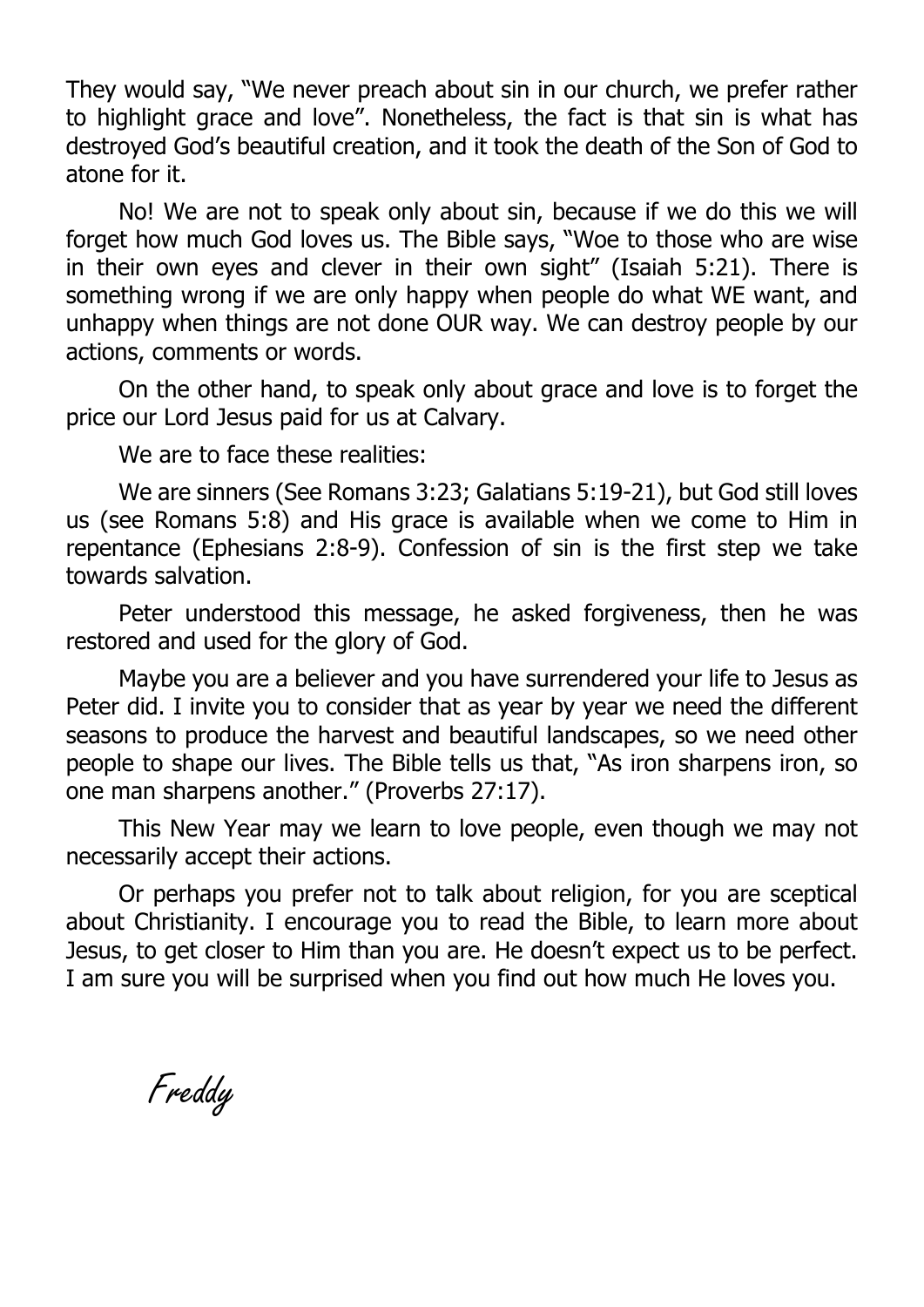# **Services This Month**

Our minister, Freddy Farias-Palacios, will be the preacher at all services except where otherwise noted below. James Goodman and Magnus Forrester-Barker are both church members; Magnus is also the church administrator. Wendy Lemon is one of our deacons and leads our Sunday school team.

#### **3rd February**

| 10:30am                   | Hope in healing and wholeness<br>Preacher: James Goodman                                                             | Luke 17:11-19    |  |  |
|---------------------------|----------------------------------------------------------------------------------------------------------------------|------------------|--|--|
| 6:00 <sub>pm</sub>        | <b>Communion Service</b><br>Wow, I'm free to serve<br>(Lessons from Psalms #20)<br>Preacher: Magnus Forrester-Barker | Psalm 119:41-48  |  |  |
| 10 <sup>th</sup> February |                                                                                                                      |                  |  |  |
| $10:30$ am                | All-Age Service led by Freddy Farias-Palacios and Wendy Lemon                                                        | Matthew 22:37-40 |  |  |
| 6:00 <sub>pm</sub>        | The comfort from the Word of God                                                                                     |                  |  |  |
|                           | (Lessons from Psalms #21)                                                                                            | Psalm 119:49-56  |  |  |
| 17 <sup>th</sup> February |                                                                                                                      |                  |  |  |
| $10:30$ am                | <b>Experiencing God through obedience</b> 1 John 2:1–6<br>(Experiencing God #12)                                     |                  |  |  |
| 6:00 <sub>pm</sub>        | Café Church service led by the students.<br>This will be a testimony evening. Cakes welcome, please!                 |                  |  |  |
| 24 <sup>th</sup> February |                                                                                                                      |                  |  |  |

10:30am Communion Service Luke 4:14-21 **A mission statement for our spiritual journey** 6:00pm **Perseverance in the Word of God**Psalm 119:57-64 (Lessons from Psalms #22)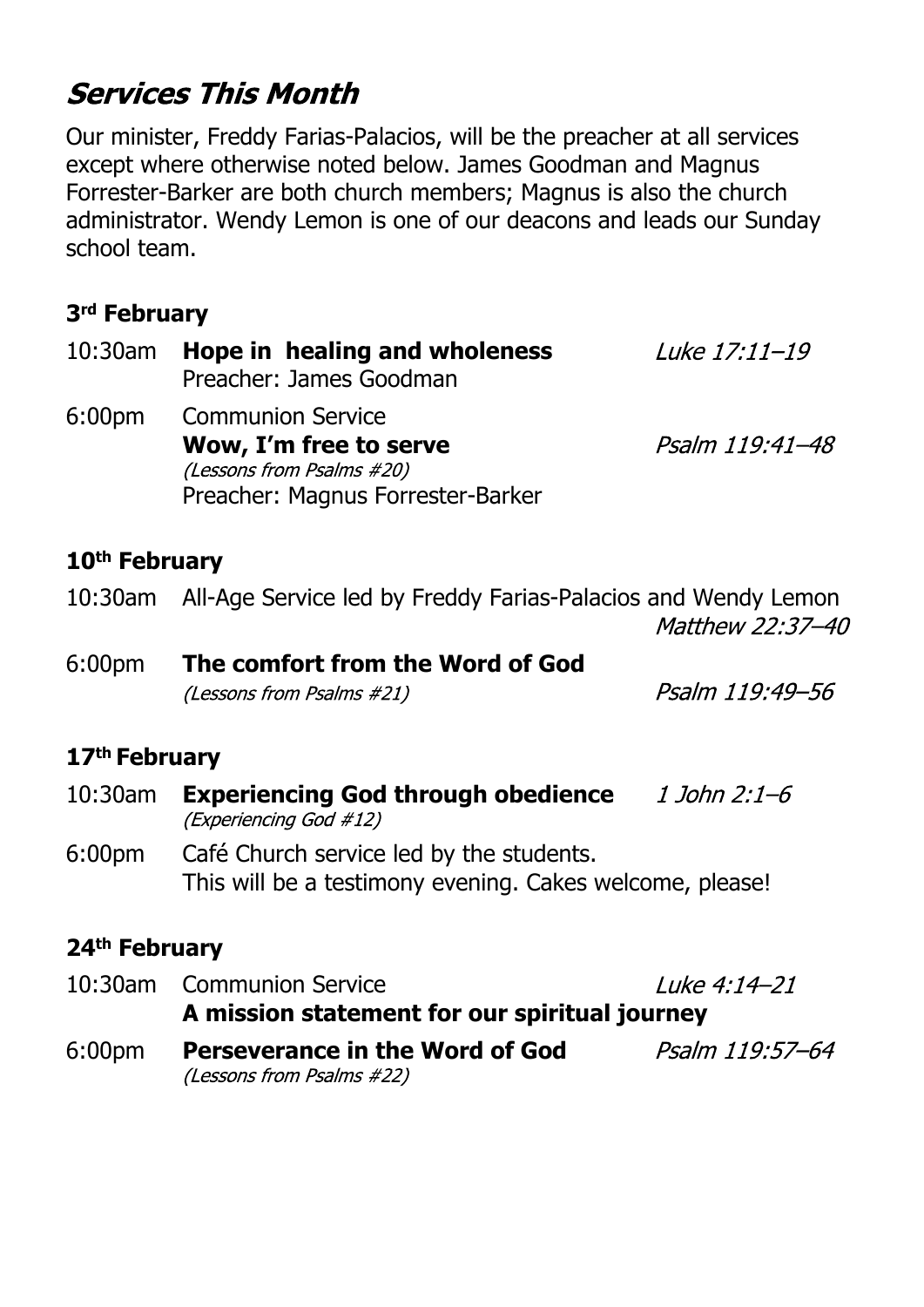# **Dates for Your Diary**

| <b>Saturdays</b>              | 8:30am             | Prayer meeting in the Twrgwyn Room.                                  |
|-------------------------------|--------------------|----------------------------------------------------------------------|
| <b>Sunday 3</b>               | 2:15 <sub>pm</sub> | Service at Haulfre residential home in<br>Llangoed (near Beaumaris). |
| <b>Wednesday 6</b>            | $10:30$ am         | Men's prayer meeting followed by coffee.                             |
| <b>Tuesday 12</b>             | 7:30pm             | Monthly prayer meeting in the chapel.                                |
| Wednesday 13 7:30pm           |                    | Cytûn AGM at Penrallt.                                               |
| <b>Saturday 16</b>            | 9:30am             | Bible Unzipped at Rhos on Sea URC.                                   |
| <b>Monday 18</b>              | 10:30am            | Church Walk at Cymaran (Rhosneigr).                                  |
| <b>Tuesday 26/Thursday 28</b> |                    | <b>Experiencing God course continues.</b>                            |

Please see later in this newsletter for more about many of these events.

#### **Children's Birthdays in February**

7<sup>th</sup>: Afan Hedd Whitton 8<sup>th</sup>: Sophie Toplis 10<sup>th</sup>: Rosa Tough 16<sup>th</sup>: Emily Reid 21st: Harmony Wilson 23<sup>rd</sup>: Tommy Capper 27th: Siôn Davies

#### Deadline for next month's newsletter: Sunday 17th February.

Please send information to Magnus (office@penrallt.org; 01248 353355). All notices (including alterations to standing information) should be submitted in writing (preferably by email) as early as possible.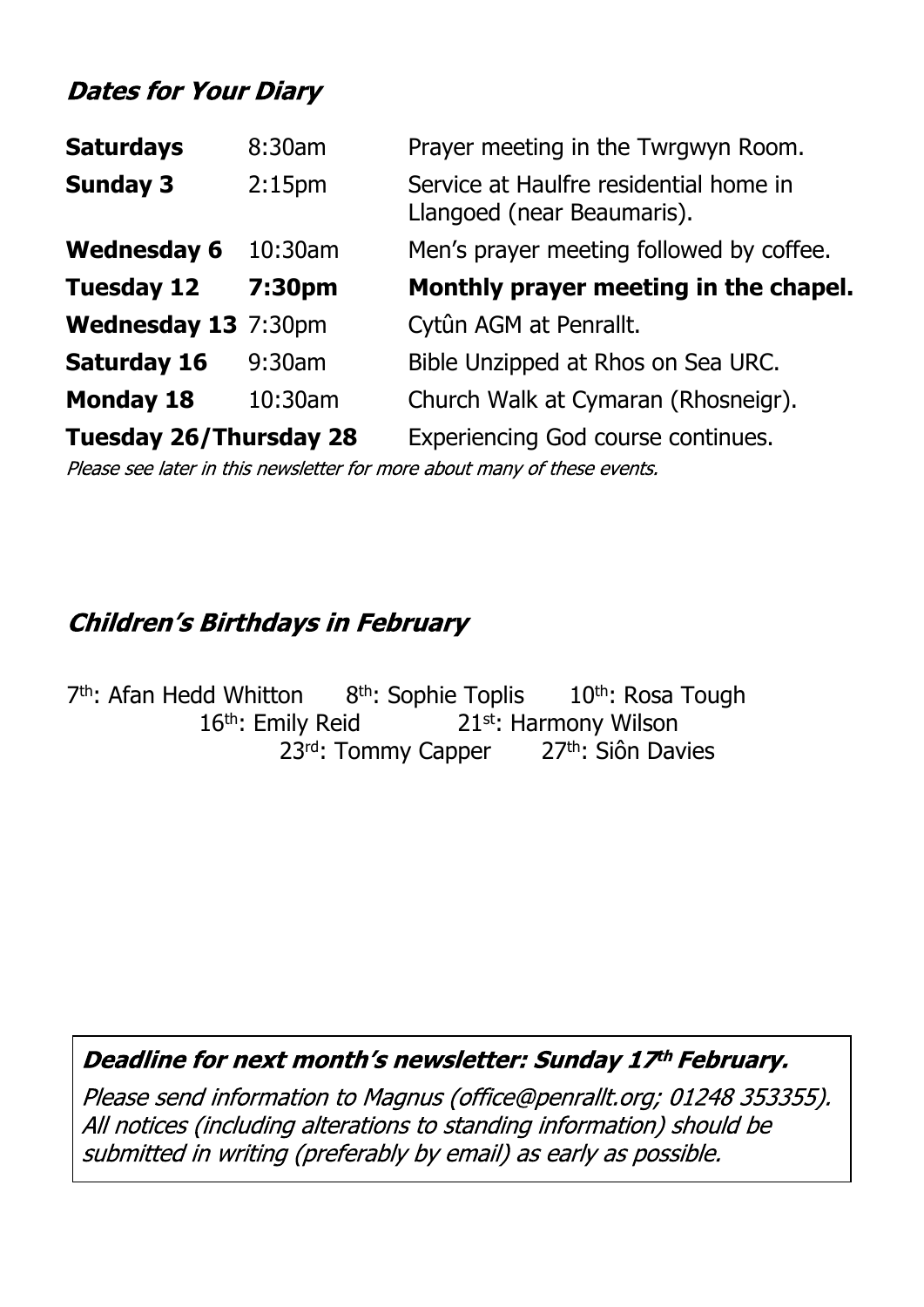### **Homegroups**

Many of our folk meet in small groups during the week for Bible study, prayer and fellowship. We encourage you to join one of these groups if you are able to. NB groups generally do not meet on the week of the monthly prayer meeting or the Experiencing God course and may not meet all other weeks - please check with the named contact. All landline numbers below have the 01248 area code.

| <b>Day</b> | <b>Time</b>        | <b>Group Name</b>             | <b>Contacts</b>                                     |
|------------|--------------------|-------------------------------|-----------------------------------------------------|
| <b>Mon</b> | 7:00 <sub>pm</sub> | Delta                         | Brian Wheatcroft (602516)<br>Pat MacKenzie (670948) |
| <b>Tue</b> | 10:00am            | Nilgiri                       | Joan Beer (353874)                                  |
| Tue        | 7:30 <sub>pm</sub> | Tyddyn Isaf<br>(Menai Bridge) | <b>Magnus Forrester-Barker</b><br>(717570)          |
| <b>Wed</b> | 2:00 <sub>pm</sub> | Carers                        | Carol Morris (208407)                               |
| <b>Wed</b> | 7:30 <sub>pm</sub> | <b>Bryn Eithinog</b>          | <b>Freddy Farias-Palacios</b><br>(07506710694)      |
| <b>Wed</b> | 7:30 <sub>pm</sub> | <b>Nomads</b>                 | Pat & Roger Borlace (713146)                        |
| Thu        | 10:30am            | Llanfairpwll (am)             | Sue & Lawrence Moss<br>(713793)                     |
| Thu        | 7:30 <sub>pm</sub> | Llanfairpwll (pm)             | Sue & Lawrence Moss<br>(713793)                     |
| <b>Thu</b> | 7:30 <sub>pm</sub> | <b>Ogwen Valley</b>           | Brian & Kate Wheatcroft<br>(602516)                 |
| Fri        | 10:30am            | The Lydias                    | Freda Birchall (371316)<br>Lesley Jackson (680330)  |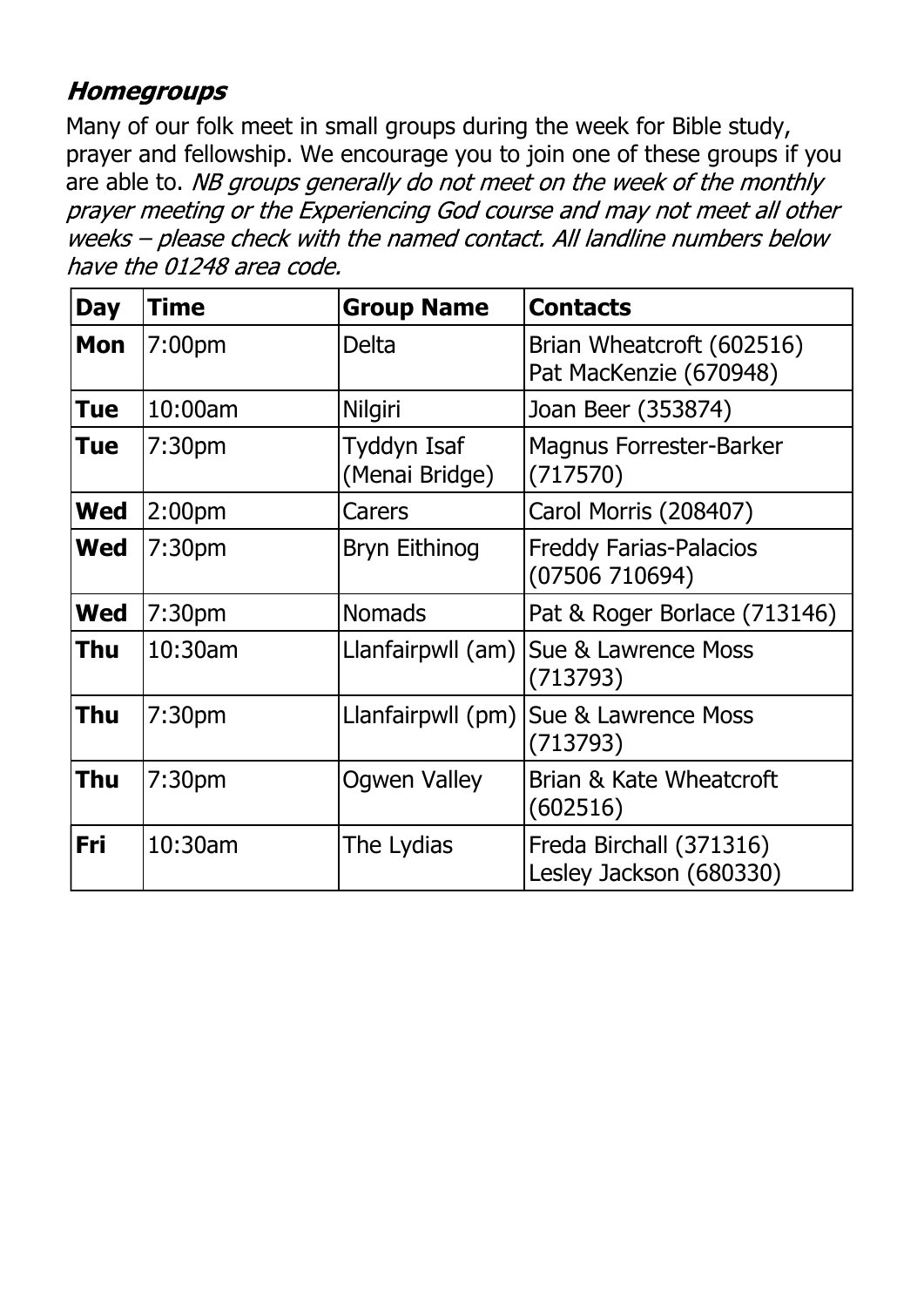#### *◊* **Bible Unzipped**

This is a theological learning community that meets monthly on the third Saturday morning. Normally at Rhos on Sea URC Church, this month it will instead be at **Prince's Drive Baptist Church, Colwyn Bay**. Bible Unzipped is entirely free though donations towards costs are welcome. This month's programme is not yet finalised but is due to include a session led by Jon Stammers on Matthew's use of the Old Testament. For more information, please speak to Roger Malone or Magnus Forrester-Barker.

#### *◊* **Church Lunch**

#### Sunday 3rd February

As usual, there will be a (free) bring and share lunch after the morning service on the first Sunday of the month. Please bring enough buffet-style food for yourself and one or two others. Visitors are very welcome (and are not expected to bring food).

#### *◊* **Church Walk**

Monday 18th February 10:30am

Meet at 10:30am at the Cymyran Hotel. (Take Junction 3 off the A55, Valley and turn back along the A5 towards Caergeiliog. Turn right along Cymyran Road, (signposted Llanfair yn Neubwll) follow road for just over a mile and the hotel is on the right.) There will be an opportunity for a quick coffee here if needed. The walk is a linear walk along the Coastal Path to Rhosneigr, about 4½ miles long. It is flat, the main section being along Cymyran beach. There are a few muddy areas around gates along the first part, so suitable shoes should be worn. Bring a packed lunch as usual and we hope to visit a cafe in Rhosneigr at the end. Contact Mari or Ian for more details (01248 421783, 07443038183).

# *◊* **Cytûn AGM**

Wednesday 13th February 7:30pm

Cytûn brings together most of the churches of Bangor for a variety of activities throughout the year, many of them focused on outreach. This year, their AGM will be hosted at Penrallt. As well as the business meeting, there will be a discussion on "The Lost Generation: Bringing Jesus into teenage life" led by Tim Gough (Llandudno Youth for Christ) and our very own Amy Burrows (Gobaith Môn), with a view to developing Christian youth work in the secondary schools of Bangor. Please do come along and take part.

#### *◊* **Monthly Prayer Meeting** Tuesday 12th February 7:30pm

Our monthly mid-week prayer meetings, for the whole congregation, usually take place in the chapel and last about an hour. The next two meetings after this one will be on Wednesday 13<sup>th</sup> March and Thursday 11<sup>th</sup> April.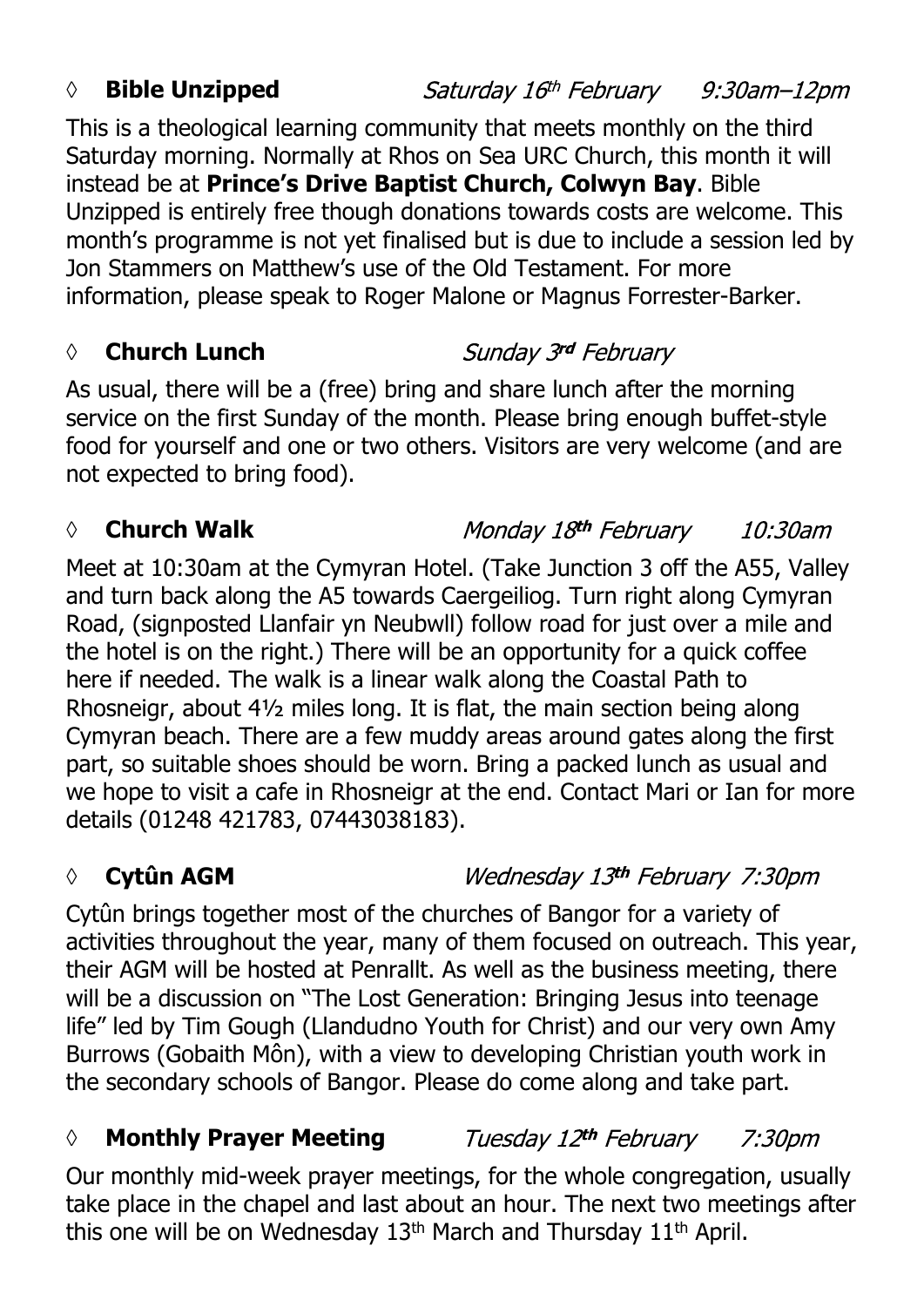# **◊ Pastoral Help**

If you have issues of concern about your own or someone else's welfare, please contact a member of the Pastoral Care team: Adrienne Ferrada; Gwen Hicks (353648); Geoff Moore (410582); Lawrence Moss (713793); Helen Thomas (600174); Roshni Verghese (07967 320048).

# **◊ Pray for Penrallt Every Day**

We believe in prayer and encourage people to pray. You can send prayer request to our electronic diary via office@penrallt.org (there are also prayer cards in the church porch that you can fill in). Better still, you can receive the prayer diary straight to your inbox every Monday (or occasionally on Tuesdays) by emailing the office now and requesting to be put on the list. For more immediate and interactive sharing of prayers, search on Facebook for *Penrallt Prayer Point* and send a request to join our group.

### **◊ Rough Sleepers**

We do not recommend giving money directly to the rough sleepers in Upper Bangor. You will find labelled envelopes in the porch for a gift that will buy meal vouchers which are distributed to the homeless by the Cathedral; this certainly would be a more meaningful form of help.

### **◊ Sunday Afternoon Services**

We usually visit local residential homes on the first Sunday afternoon of the month, alternating between Haulfre (in Llangoed, near Beaumaris) and Plas Garnedd (in Llanberis). The services start at 2:15pm and last roughly half an hour. This month we will be going to **Haulfre** on **3rd February**.

### **◊ World Day of Prayer**

This year's World Day of Prayer\*\* service in Bangor will take place on Friday March 1<sup>st</sup> at 11:00am at Eglwys-y-Groes, Maesgeirchen. The service this year has been written by Christian women in Slovenia and lasts for approximately one hour, and will be followed by refreshments with a Slovenian flavour. Come and be part of this amazing day, a great wave of prayer encircling the globe, sharing with people in over 120 countries and islands around the world. Collections taken on the day give significant sums to support a large number of charities. Everyone welcome. Anyone willing to take part (e.g. short readings) please contact Judith Stammers.

\*\* (formerly Women's World Day of Prayer, but member countries worldwide recently voted to change the name, though it is still women-led)